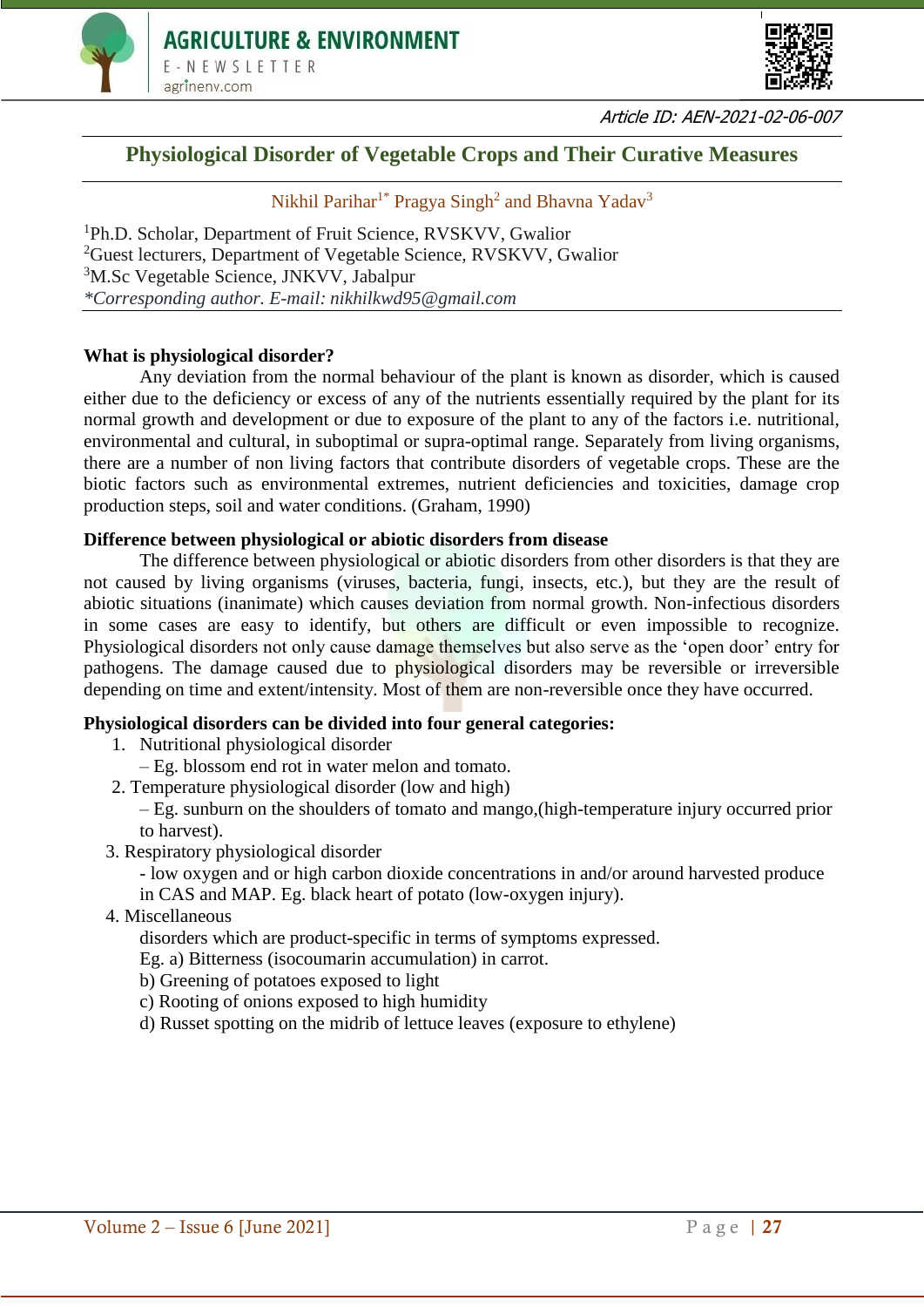



### **Cause of Physiological disorder**

- 1. Preharvest environment conditions
	- Temperature
	- Nutrition
	- Water regimes
	- Crop development factors (e.g. yield or crop load, position on the plant and carbohydrate, water and /or nutrient partitioning)
- 2. Postharvest environment conditions
	- Temperature regime
	- Gas atmosphere
	- [Storage](http://ecoursesonline.iasri.res.in/mod/page/view.php?id=16545) time

Optimum Storage temperature

|   | Produce         | Safe low<br>temperature, <sup>o</sup> C | Symptoms if stored          |
|---|-----------------|-----------------------------------------|-----------------------------|
|   |                 |                                         |                             |
|   | <b>Cucumber</b> |                                         | Dark-coloured, water-soaked |
|   |                 |                                         | areas                       |
|   |                 |                                         |                             |
| 2 | <b>Eggplant</b> | 7                                       | Surface scald               |
|   |                 |                                         |                             |
| 3 | <b>Melon</b>    | $7-10$                                  | Pitting, surface rots       |
| 4 | <b>Tomato</b>   | $10 - 12$                               | Pitting, Alternaria rots    |
|   |                 |                                         |                             |

| Crop   | <b>Disorder</b>           | <b>Cause and symptoms</b>                                                                                                                                                                                                                                           | <b>Management</b>                                                                                               |
|--------|---------------------------|---------------------------------------------------------------------------------------------------------------------------------------------------------------------------------------------------------------------------------------------------------------------|-----------------------------------------------------------------------------------------------------------------|
| Tomato | Chilling<br>Injury        | Chilling sensitive at temperatures<br>below 10°C. Consequences are failure<br>to ripen and develop full colour and<br>irregular/blotchy<br>flavour,<br>colour<br>development, premature<br>softening,<br>surface pitting, browning of seeds and<br>increased decay. | Early, mid, late type<br>cultivar should be used<br>according to the season.<br>Growing of resistant<br>variety |
|        | Freezing<br>Injury        | Freezing injury will be initiated at -<br>$1^{\circ}$ C.<br>Symptoms of freezing injury include a<br>water soaked appearance and<br>excessive softening of fruits with dull<br>colour.                                                                              | Storage of crop above $4^{\circ}$ C                                                                             |
|        | <b>Blossom</b><br>end rot | Lesions appear at blossom end of the<br>green fruit. Water soaked spots appear<br>at the point of attachment of the<br>senescent petals.<br>The affected portion of the fruit                                                                                       | Balance irrigation $\&$<br>staking<br>Foliar spray of calcium<br>chloride 0.5 % at fruit                        |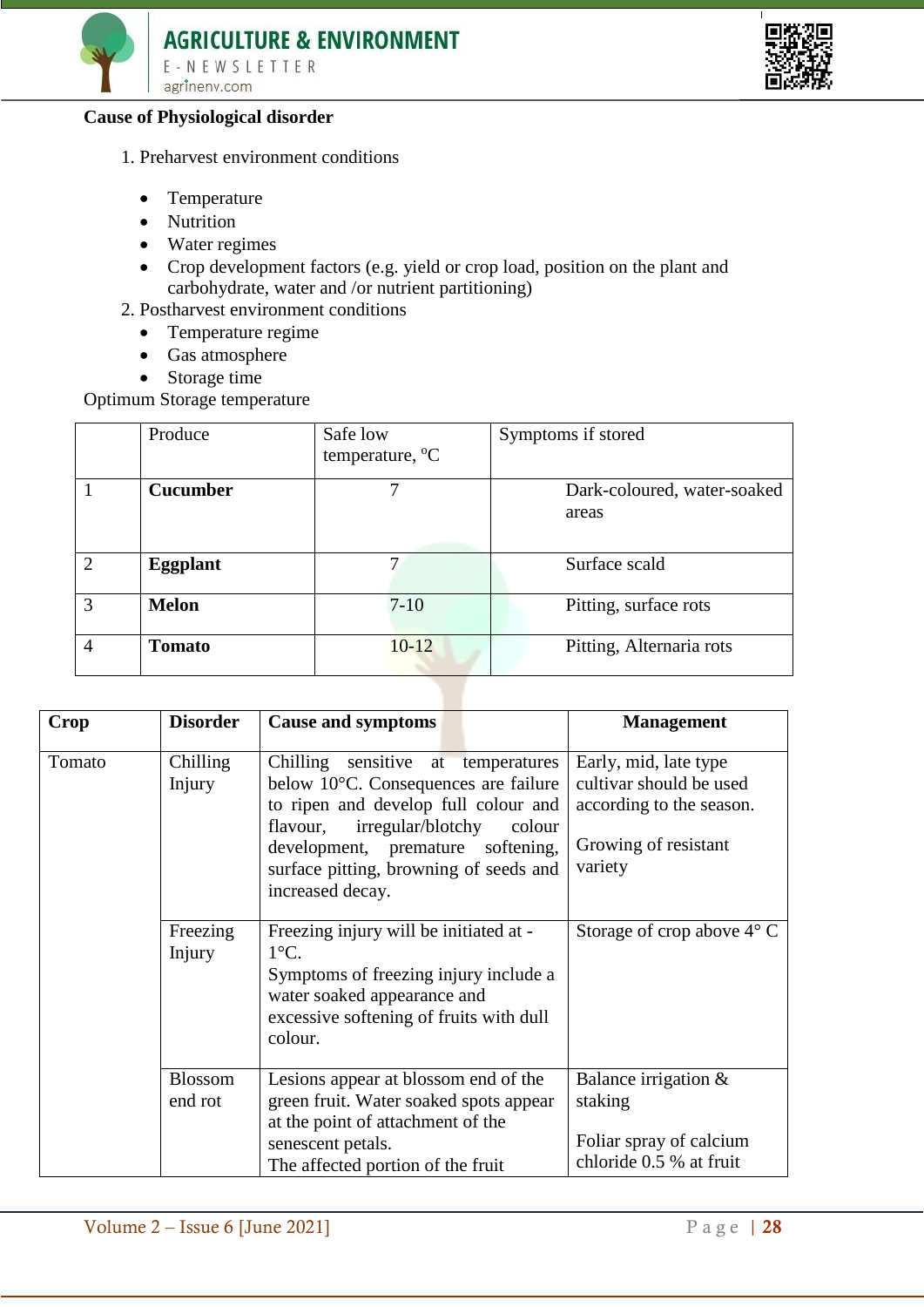

 $E - N E W S L E T T E R$ agrinenv.com



|               | becomes sunken, leathery and dark<br>coloured. |                                                                                                                                                                                  | development stage                                                                                    |
|---------------|------------------------------------------------|----------------------------------------------------------------------------------------------------------------------------------------------------------------------------------|------------------------------------------------------------------------------------------------------|
|               | Cat face                                       | Fruits are characterized by the<br>distortion of the blossom end.<br>Affected fruits have ridges, furrows,                                                                       | Use of cultivar which is<br>suitable to climate                                                      |
|               |                                                | indentations and blotches.                                                                                                                                                       | Use of resistant variety                                                                             |
|               | Cracking                                       | Three types – concentric, radial and<br>cuticular. Common during rainy<br>season when temperature is high,<br>especially when rain follows long dry<br>spell.                    | Cultivar like pusa ruby,<br>Sioux, roma are resistant.<br>Proper scheduling of<br>irrigation         |
| Capsicum      | Blossom-<br>end rot                            | Deficiency of calcium in fruit                                                                                                                                                   | Foliar spray of calcium<br>chloride 0.5 % at fruit<br>development stage                              |
| Onion         | Freezing<br>Injury                             | Soft water-soaked scales rapidly decay<br>due to subsequent microbial growth.                                                                                                    | Proper storage at optimum<br>temperature                                                             |
|               | Transluce<br>nt Scales                         | Resembles freezing injury.<br>3-4 week delay in<br>cold storage increases risk<br>significantly.                                                                                 | Should be sent to storage<br>after harvesting                                                        |
| Garlic        | Sprouting<br>of bulbs                          | Excessive moisture or winter rains and<br>supply of nitrogen.                                                                                                                    | Curing should be done at<br>time of harvesting<br>Moisture level should be<br>low at time of harvest |
|               | Splitting                                      | Delayed harvesting or irrigation after<br>long spell of drought.                                                                                                                 | Proper scheduling of<br>irrigation                                                                   |
| <b>Bhindi</b> | Chilling<br>injury                             | Discoloration, pitting, water-soaked<br>lesions and increased decay.                                                                                                             | Proper agronomic practice<br>Use of resistant cultivar                                               |
|               | Freezing<br>injury                             | Occurs at temperatures lower than -<br>$1.8^{\circ}$ C.                                                                                                                          | Proper storage at optimum<br>temperature                                                             |
| Cucumber      | Freezing<br>injury                             | Freezing injury will be initiated at -<br>$0.5^{\circ}$ C (31 $^{\circ}$ F).<br>Symptoms include a watersoaked pulp<br>becoming brown and gelatinous in<br>appearance over time. | Proper storage at optimum<br>temperature                                                             |
| Peas          | Freezing<br>injury                             | Freezing injury will be initiated at -<br>$0.6^{\circ}$ C resulting in water soaking<br>followed by rapid decay due to soft-rot                                                  | Proper storage at optimum<br>temperature                                                             |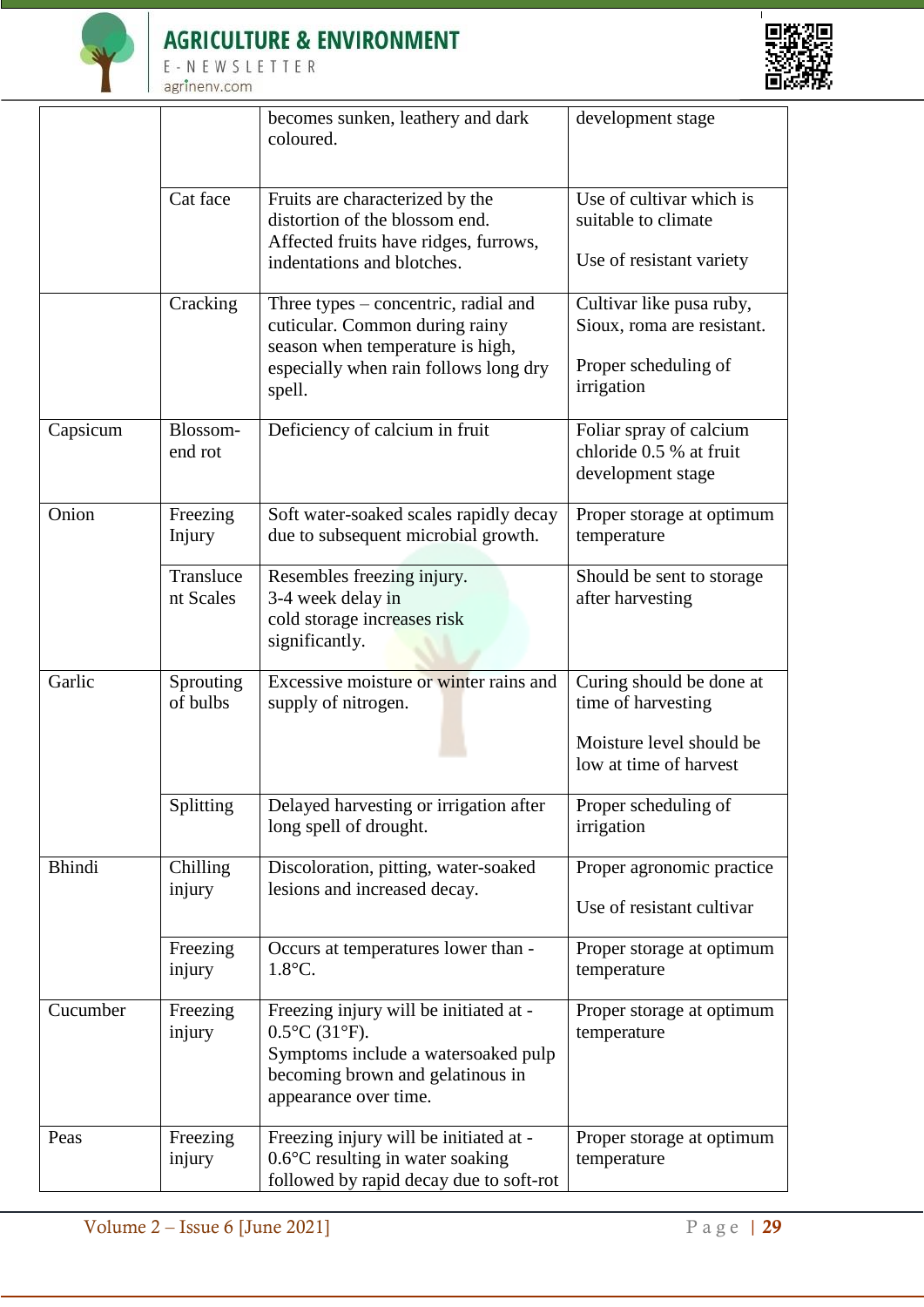

# **AGRICULTURE & ENVIRONMENT**

 $E - N E W S L E T T E R$ agrinenv.com



|                |                                  | bacteria.                                                                                                                                                           |                                               |
|----------------|----------------------------------|---------------------------------------------------------------------------------------------------------------------------------------------------------------------|-----------------------------------------------|
| Potato         | <b>Greening</b>                  | Surface of the tuber turns green on<br>exposure to light.                                                                                                           | Earthing up should be<br>done                 |
|                | <b>Black</b><br>heart            | Sharply defined, purplish-grey to<br>black area in center or cavities due to<br>oxygen starvation.                                                                  | Proper ventilation during<br>storage          |
|                | <b>Chilling</b><br>injury        | Gray to red-brown areas or black<br>heart.                                                                                                                          | Proper Storage condition                      |
|                | <b>Freezing</b><br>injury        | Vascular tissue turns black and tubers<br>leak when thawed.                                                                                                         | Proper storage at optimum<br>temperature      |
|                | <b>Blackspot</b>                 | Internal black spots due to bruising.                                                                                                                               | Proper handling of crop                       |
|                | Internal<br><b>Brown</b><br>Spot | Brown Center / Hollow Heart and<br><b>Translucent End</b><br>Dry, corky reddish-brown or black<br>spots appear on the tissue of the<br>potato.                      |                                               |
| <b>Brinjal</b> | Chilling<br>Injury               | Chilling sensitive at temperatures<br>below 10°C.<br>Symptoms are <i>Alternaria</i> rot, pitting,<br>surface scald and blackening of seeds.                         | Use of resistant cultivar                     |
|                | Freezing<br>Injury               | Freezing injuries are caused at - 1°C.<br>Symptoms appear as water soaked<br>pulp which finally turns brown.                                                        | Proper storage at optimum<br>temperature      |
| Cabbage        | Yellowing                        | Gradual loss of green chlorophyll<br>pigment and yellowing of the outer<br>leaves.<br>Sensitive to ethylene, which causes<br>both leaf yellowing and leaf shedding. | Apply proper dose of<br>manure and fertilizer |
|                | Physical<br>Injury               | Damage to the midribs often occurs<br>during field packing and causes<br>increased browning and susceptibility<br>to decay.                                         | Proper handling practices                     |
|                | Chilling<br>injury               | Occurs during storage at $0^{\circ}$ C for 3<br>months or longer.<br>Symptom is midrib discoloration,<br>especially on outer leaves                                 | Use of resistant varieties                    |